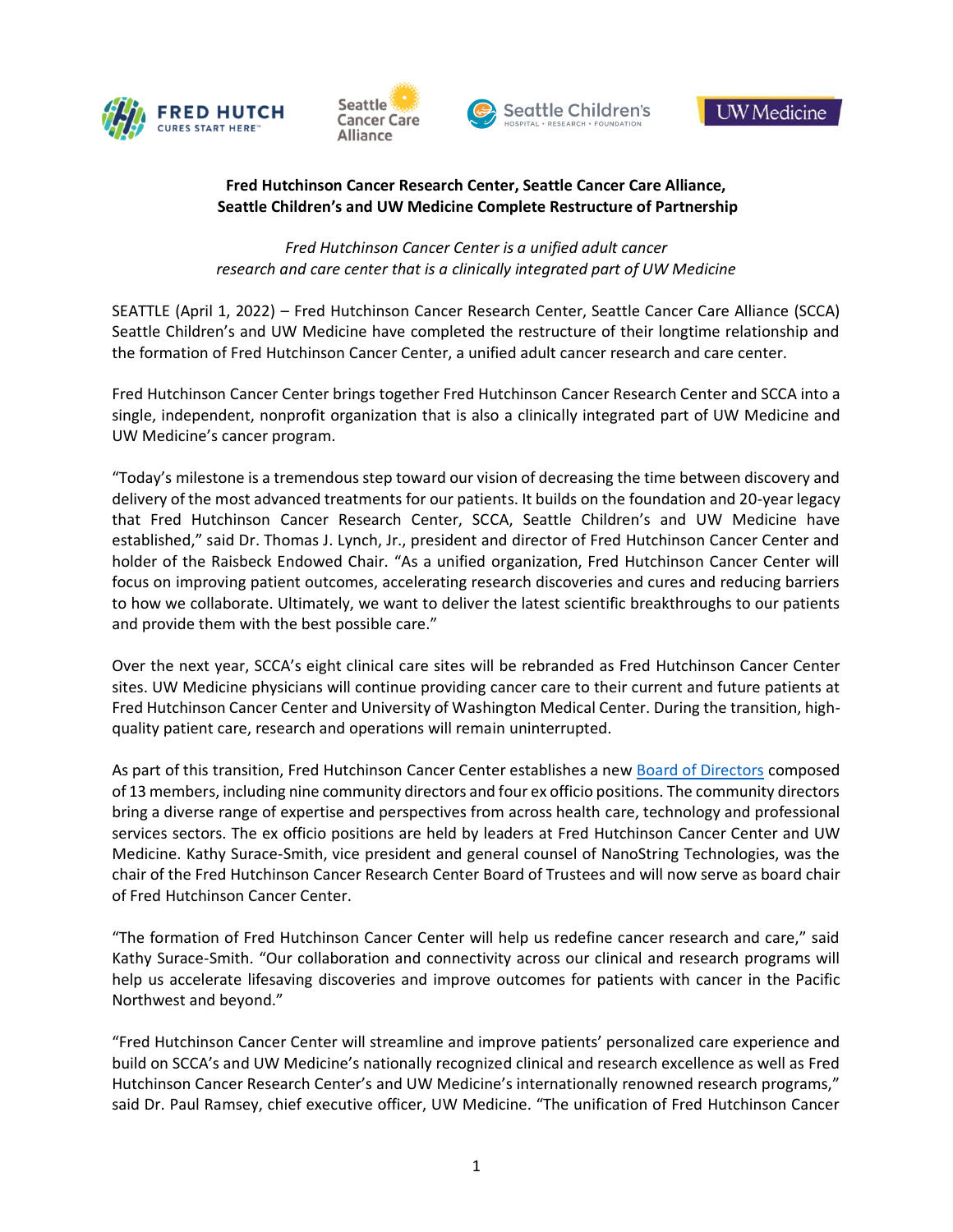Research Center and SCCA and the clinical integration of Fred Hutchinson Cancer Center with UW Medicine will bring research and care closer together, leveraging the strengths of all organizations to ensure that patients can access groundbreaking treatments and cures as quickly as possible."

Seattle Children's, an original SCCA alliance partner, will work in close partnership with Fred Hutchinson Cancer Center to advance breakthroughs in adult and pediatric oncology. "Caring for children when they need us most and working to advance pediatric research is what inspires us," said Dr. Jeff Sperring, chief executive officer, Seattle Children's. "We will continue to invest in and expand Seattle Children's leading pediatric cancer and blood disorders care and research to serve kids today and into the future and look forward to continued collaboration with Fred Hutchinson Cancer Center."

The merged organization will focus on integrating teams and operations over the coming weeks and months. A new Fred Hutchinson Cancer Center brand will be introduced later this year. To learn more, visit [www.fhcc.org.](http://www.fhcc.org/)

**###**

## **About Fred Hutchinson Cancer Research Center**

At Fred Hutchinson Cancer Research Center, home to three Nobel laureates, interdisciplinary teams of world-renowned scientists seek new and innovative ways to prevent, diagnose and treat cancer, HIV/AIDS and other life-threatening diseases. Fred Hutch's pioneering work in bone marrow transplantation led to the development of immunotherapy, which harnesses the power of the immune system to treat cancer. An independent, nonprofit research institute based in Seattle, Fred Hutch houses the nation's first National Cancer Institute-funded cancer prevention research program, as well as the clinical coordinating center of the Women's Health Initiative and the international headquarters of the HIV Vaccine Trials Network and the COVID-19 Prevention Network. For more information about Fred Hutch, visit [fredhutch.org.](https://www.fredhutch.org/en.html)

## **About Seattle Cancer Care Alliance**

Seattle Cancer Care Alliance (SCCA) brings together the leading research teams and cancer specialists from Fred Hutch, Seattle Children's and UW Medicine – one extraordinary group whose sole purpose is the pursuit of better, longer, richer lives for our patients. Based in Seattle's South Lake Union neighborhood, SCCA is the only National Cancer Institute (NCI)-designated cancer center in Washington state. In addition to its Proton Therapy Center in Seattle, SCCA has nine clinical care sites in the region, including a medical oncology clinic at EvergreenHealth in Kirkland; hematology/medical oncology and infusion services at Overlake Medical Center in Bellevue, medical and radiation oncology clinics at UW Medical Center— Northwest in Seattle and medical oncology services at SCCA Issaquah, as well as Network affiliations with hospitals in five states. UWMC/SCCA has been recognized as the 9th Best Cancer Hospital for 2020-21 by U.S. News & World Report, and the only ranked number one cancer hospital in the Pacific Northwest for more than ten years. For more information about SCCA, visit [seattlecca.org.](https://www.seattlecca.org/)

## **About Seattle Children's**

Seattle Children's mission is to provide hope, care and cures to help every child live the healthiest and most fulfilling life possible. Together, Seattle Children's Hospital, Research Institute and Foundation deliver superior patient care, identify new discoveries and treatments through pediatric research and raise funds to create better futures for patients. Ranked as one of the top children's hospitals in the